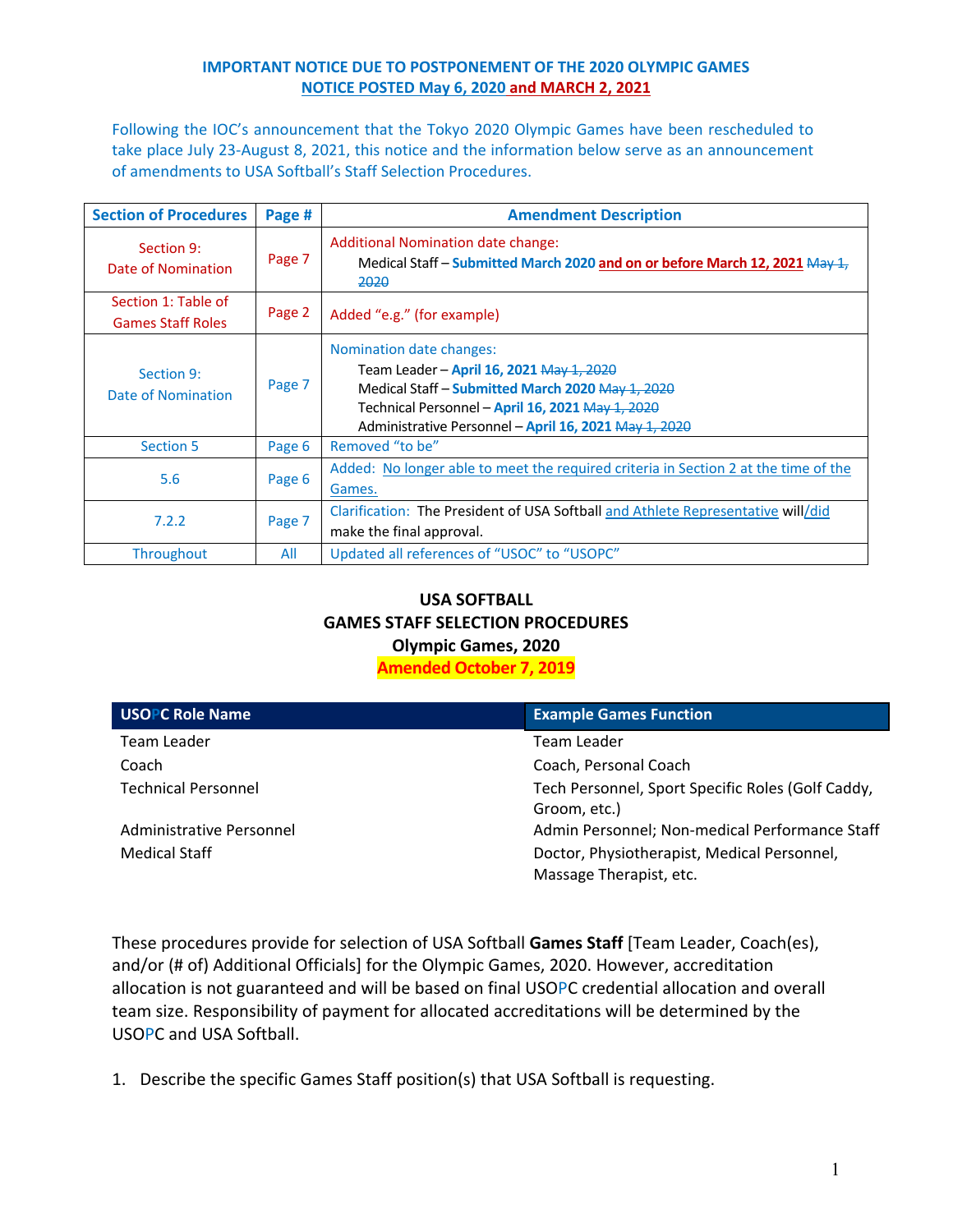| <b>USOPC Role Name - (Games</b><br><b>Function</b> ) | <b>Responsibility</b>                                                                                                      |
|------------------------------------------------------|----------------------------------------------------------------------------------------------------------------------------|
| Team Leader                                          | Serve as primary point of contact and liaison between<br>the USOPC and USA Softball before, during and after the<br>Games. |
| <b>Head Coach</b>                                    | Prepare athletes/teams for success on the field of play.                                                                   |
| Assistant Coaches (3)                                | Prepare athletes/teams for success on the field of play.                                                                   |
| Medical (e.g., ATC, Physio,<br>Physician, Massage)   | Provide appropriate medical care to the athletes.                                                                          |
| <b>Technical Personnel (Video</b>                    | Video games and provide feedback to coaches for                                                                            |
| Techs), BP Pitcher                                   | scouting. Provide pitching at practice to prepare for<br>games                                                             |
| Administrative Personnel                             | Prepare equipment, practice gear, and uniforms for use.                                                                    |

2. What are the USA Softball criteria for the above Games Staff position(s) (attach a job description, if any)?

USA Softball Games Staff must:

- 2.1. Successfully pass the National Center for Safety Initiatives' (NCSI) background screen in accordance with the current USOPC Games Background Check Policy prior to nomination.
	- 2.1.1. Should a nominee experience any event between the time the background check is conducted and the relevant Games that may change his/her background check status, the nominee must inform USA Softball and/or USOPC.
- 2.2. Possess a valid passport that does not expire until at least six months after the conclusion of the Games.
- 2.3. Have the ability to work effectively with the USOPC.
- 2.4. Have strong administrative, communication and organizational capabilities/skills *(if applicable)*.
- 2.5. Be responsible for Team's adherence to all rules regarding discipline at the Games *(if applicable)*.
- 2.6. Fulfill all duties and requirements of the USOPC including attendance at USOPC Games related meetings *(if applicable)*.
- 2.7. Be available for entire duration of the Games *(if applicable).*
- 2.8. Have USA Softball's approval to make financial decisions regarding the Team *(if applicable)*.
- 2.9. Possess high level, specific technical and tactical knowledge of the sport *(if applicable).*
- 2.10. Have thorough knowledge and understanding of the IF rules and regulations governing the sport *(if applicable).*
- 2.11. Demonstrate ability to establish harmonious relationships with athletes and other Team personnel*.*
- 2.12. Be in good health and able to withstand the physical rigors of traveling with and working with the Team.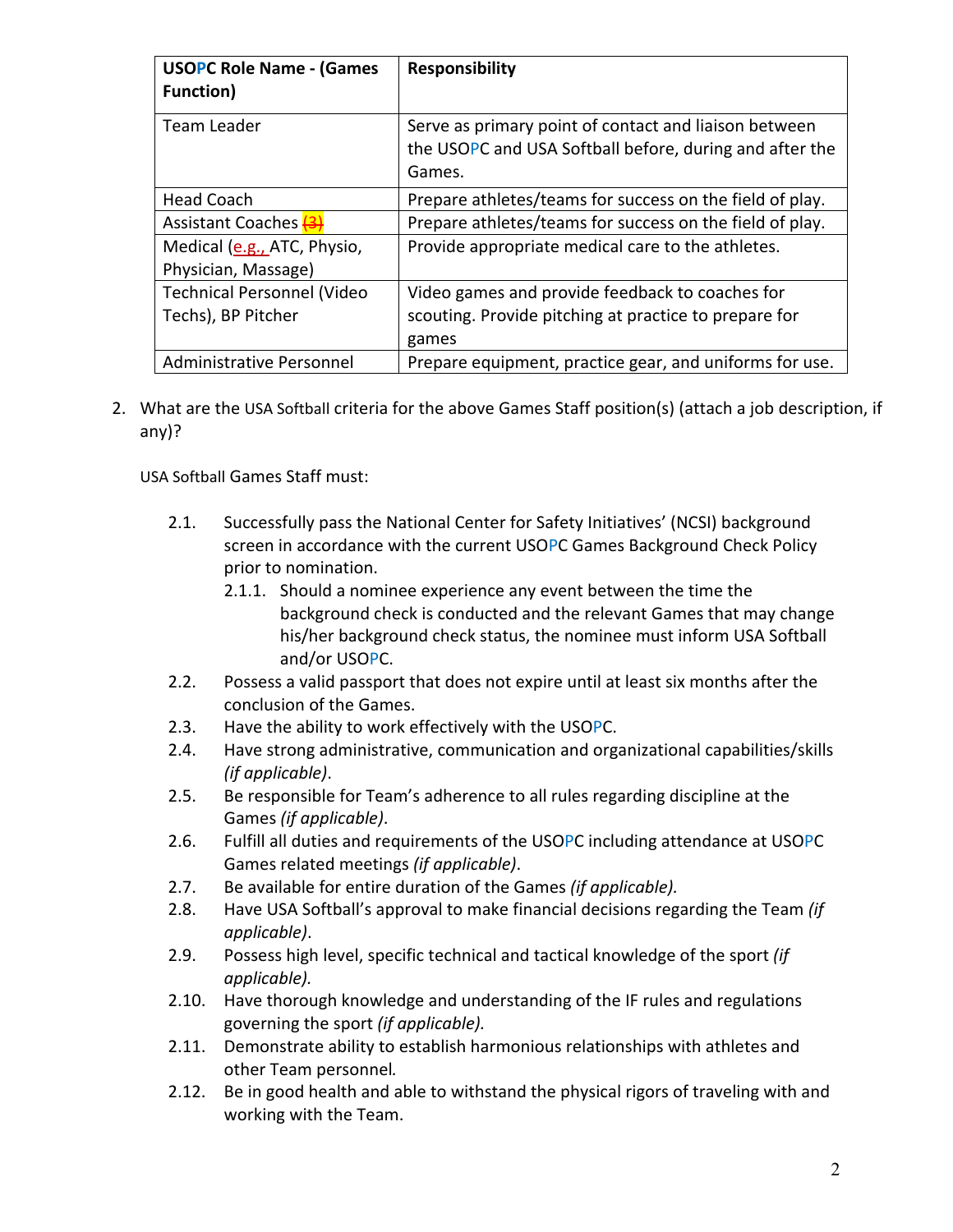- 2.13. Be listed on USA Softball Long List and must successfully complete all Games Registration requirements by stated deadlines.
- 2.14. Participate in USADA training as required for position (*if applicable*).
- 2.15. Successfully complete the US Center for SafeSport awareness training and education program.

In addition, Medical Personnel must:

- 2.16. Possess the appropriate certifications.
- 2.17. Pass a medical credential review in addition to the approved USOPC Games Background Check, which will be a combined check managed through USOPC Sports Medicine (separately arranged background checks will not be considered).
- 2.18. Meet the required experience and proficiency levels as determined by USOPC Sports Medicine and outlined in Attachment A and the documents found at http://www.teamusa.org/About-the-USOC/Athlete-Development/Sports-Medicine/Volunteer‐Program.aspx.
- 2.19. Be approved for nomination through the USOPC's Sports Medicine Division.

In addition, Coaches Must:

- 2.20. Possess a high level of specific technical and tactical knowledge of the sport.
- 2.21. Be in USA Softball Women's National Coaches Pool through the application process defined below in section 3.1.1. The pool consists of a minimum of eight coaches. The Women's National Team Selection Committee (WNTSC) can add members to the pool throughout the quad.

In addition, Technical Personnel Must *(i.e. Video Tech, BP Pitcher, etc.)*:

- 2.22. Possess appropriate experience relative to the position/area of expertise for which they may be nominated.
- 2.23. Proficiency in scouting software; experience at analyzing video and communicating effectively with coaches.

In addition, Other Positions *(i.e. Team Managers, Nutritionists, Sport Specific roles, etc.)* must:

- 2.24. Possess appropriate experience and/or certifications relative to the position/area of expertise for which they may be nominated.
- 2.25. Possess the appropriate skill to fix equipment and logistical issues, as applicable that might arise as determined by USA Softball.
- 3. Describe the process that candidates shall follow to express interest in being considered for a Games Staff position, in each category below:
	- 3.1. Coach(es):
		- 3.1.1. Identifying the pool of candidates to be considered for the 2020 USA Softball Women's national Team Program Head Coach, who will also be named the 2020 Olympic Head coach and assistant coach positions: In September of 2018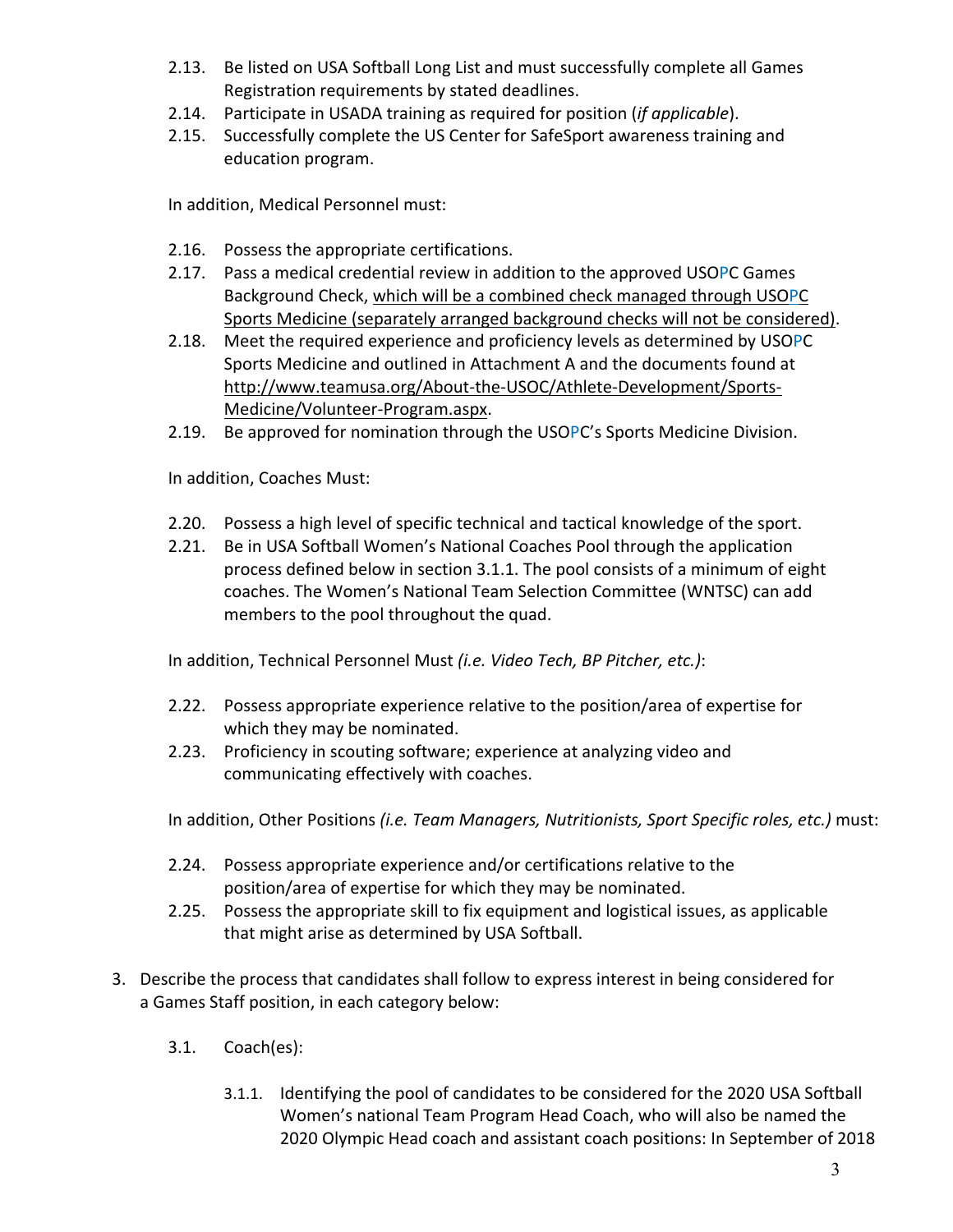an announcement about the application process for the Coaches Pool will be posted on the USA Softball web site and emailed to all individuals who were members of the coaching staff for past USA Softball Women's National Teams. They will have two weeks to send in resumes for evaluation by the Women's National Team Selection Committee (WNTSC).

- 3.2. Team Leader/Technical Personnel , Medical Personnel, /Administrative Personnel:
	- 3.2.1. USA Softball will not solicit applications for the Team Leader/Technical Personnel/Administrative Personnel/Medical Personnel (s).
- 4. Describe the intended method of identifying the pool and selecting the candidates to be considered for the Games Staff position(s) listed below:
	- 4.1. Coach(es)
		- 4.1.1. Selecting the candidate(s) who best fits the job description for coach(es): The WNTSC is responsible for selecting the coaching staff for the 2020 Olympic Games based on the prerequisites listed above and criteria listed in Section 4.1.3.1. – 4.1.3.1.8. Such selections will be made in accordance with these selections procedures. Any member of the pool is eligible for selection as a member of the Coaching Staff but membership in the Pool does not guarantee such coach will be selected as a member of the Coaching staff or given other coaching assignments.
			- 4.1.1.1. The 2020 USA Softball Women's National Team Program Head Coach will be nominated as the Head Coach for the Olympic Games. Selection will be based on the individual's knowledge, skill and experience in the sport of softball as well as information learned in the application process and information the WNTSC knows about the individual.
			- 4.1.1.2. The Assistant Coaches will be selected after attending the 2020 USA Softball Women's Selection Camp. The camp location and dates will be published at least forty‐five days prior to the start of the 2020 trials to be held in 2019Camp. The Head Coach will make recommendations regarding assistant coaching selections and assignments, but all final decisions will be made by vote of the WNTSC in accordance with the Board of Directors Policy – National Teams. In selecting the Assistant Coaches for the Games the WNTSC shall consider the following Selection Criteria:
				- 4.1.1.2.1. Information related to the categories covered in the coaching application process and other information relevant to the applicant's coaching ability learned about the applicant during the application process
				- 4.1.1.2.2. Information discussed in any formal or informal interview with the applicant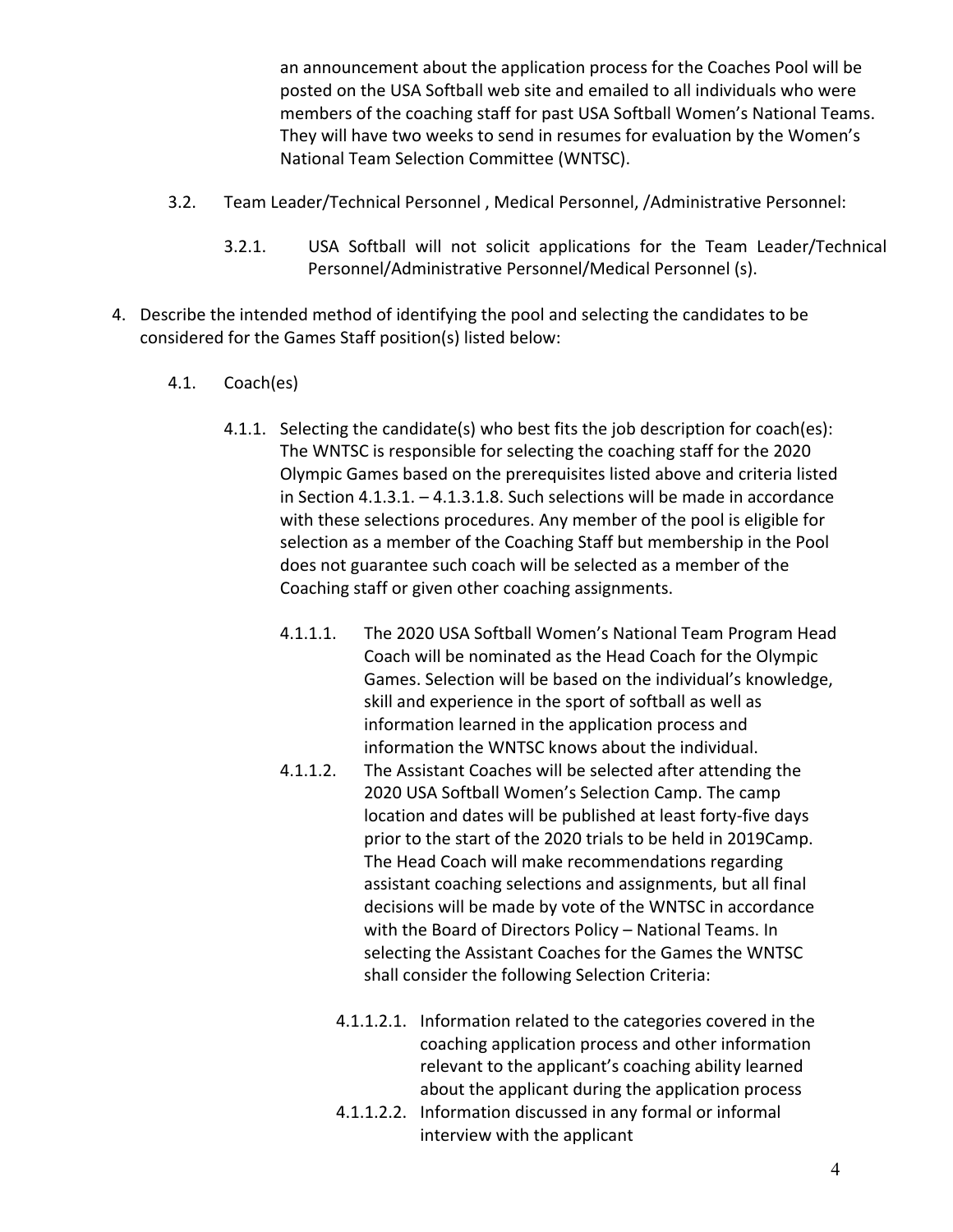- 4.1.1.2.3. The applicant's specific skills and abilities with respect to building the strongest possible Coaching Staff for the USA Softball Programs
- 4.1.1.2.4. The WNTSC knowledge of the applicant and
- 4.1.1.2.5. The WNTSC observation of the applicant pursuant to relevant criteria in this document. The selection of Assistant Coaches for the Olympic Games will not be based upon observations by the WNTSC at a single event, but is intended to include observations by the WNTSC at all events described in Section 4.2.1.2. as evaluative events. Because of the nature of this process, it is possible that each applicant may not have been observed at the same evaluative events or as many evaluative events as other applicants.
- 4.2.1. Potential Assistant Coaches will be observed and interviewed in order to develop information relevant to the following categories:
	- 4.2.1.1. Coaching Ability: Each of the below listed criteria carries equal value and shall be considered in selection of Assistant Coaches for the games.
		- 4.2.1.1.1. On field decision making tactical strategy decisions that affect the course of play
		- 4.2.1.1.2. Quality of performance of duties assigned by the Head Coach – completion of assigned duties in competent manner
		- 4.2.1.1.3. Communication Skills ability to communicate with players, other coaches and umpires
		- 4.2.1.1.4. Teaching skills ability to teach fundamental and advanced softball skills to athletes
		- 4.2.1.1.5. Ability to lead ability to act as a leader for athletes and other coaches
		- 4.2.1.1.6. Interpersonal skills ability to relate to other individuals
		- 4.2.1.1.7. Motivational skills ability to motivate athletes and other coaches
		- 4.2.1.1.8. Ability to work with other coaches and players, including ability to work under the selected Head Coach
	- 4.2.1.2. Evaluative Events members of the pool shall be observed in accordance with criteria in Section 2 and Section 3.1.3.1, at National Team Program or Pool events. Such eventsshall include the following:
		- 4.2.1.2.1. USA Softball Women's Selection Camps (2013‐the time of selection)
		- 4.2.1.2.2. Any events in which National Teams (2013-the time of selection), have participated.
		- 4.2.1.2.3. This list of events at which members of the pool will be observed is subject to change. Members of the pool will be advised of any change at least forty‐five days prior to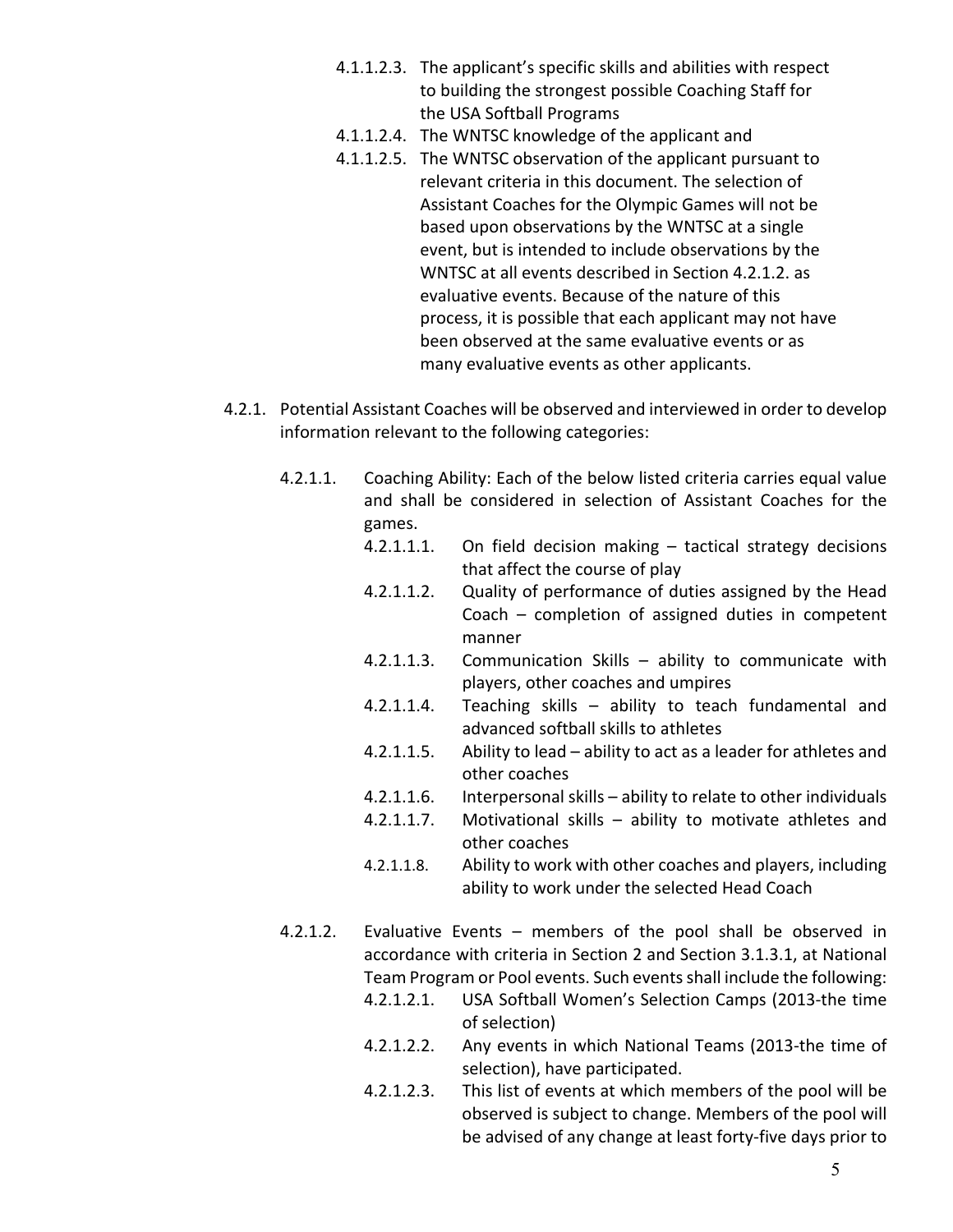the event. Due to the nature of this process, it is possible that each member of the pool may not be observed at the same evaluative events or as many evaluative events as other members of the pool.

- 4.3. Team Leader/Technical Personnel , Medical Personnel, /Administrative Personnel
	- 4.3.1. Team Leader/Technical Personnel/Administrative Personnel(s)/Medical Personnel will be filled by current USA Softball employees and/or volunteers who have experience with USA Softball National Teams and who best meet the criteria in Section 2.
- 5. Describe the removal of Games Staff:

An individual who is to be nominated to the above-listed Games Staff position(s) by USA Softball may be removed as a nominee for any of the following reasons, as determined by USA Softball.

- 5.1. Voluntary withdrawal. Games Staff nominee must submit a written letter to the USA Softbal**l** Director of National Teams.
- 5.2. Injury or illness as certified by a physician (or medical staff) approved by the USA Softbal**l**. If the individual refuses verification of his/her illness or injury by a physician (or medical staff) approved by the USA Softball, his/her injury will be assumed to be disabling and he/she may be removed.
- 5.3. Inability to perform the duties required.
- 5.4. Violation of USA Softball's Code of Conduct.
- 5.5. A coach selected as a member of the coaching staff or pool serves under the direction of the Director of National Teams and can be recommended for removal from the staff or pool by the WNTSC for any action determined by the WNTSC to be detrimental to a Team, USA Softball or any USA Softball athlete, coach or staff. Written notification of such removal recommendation will be provided to the coach by the WNTSC. The coach has the right to a hearing pursuant to Board of Directors Policy – National Teams.
- 5.6. No longer able to meet the required criteria in Section 2 at the time of the Games.

Once the Games Staff nomination(s) is accepted by the USOPC, the USOPC has jurisdiction over the Games Staff, at which time, in addition to any applicable USA Softball Code of Conduct, the USOPC's Games Forms apply. The USOPC's Games forms are available as part of Games Registration prior to the respective Games.

6. Describe the replacement of Games Staff:

In the event that the Nominated Games Staff member is unable to perform the duties of the position(s) for injury, illness, Code of Conduct violation or any other unforeseen circumstances that would result in the need to replace him/her, the replacement candidate must meet all of the applicable criteria listed in #2 above be selected through the same process as outlined in Sections 3 and 4.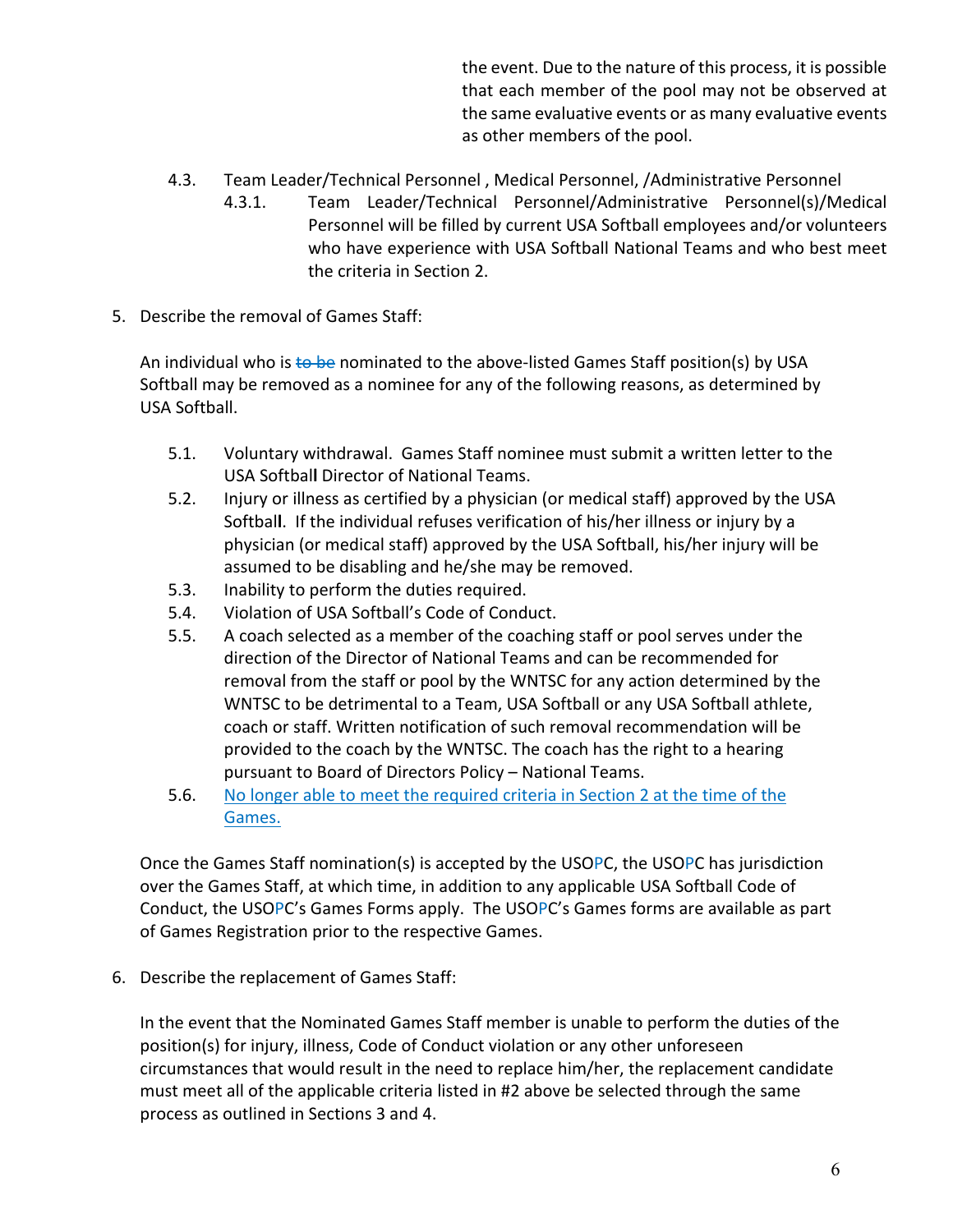- 7. Which group/committee will make the final approval of the Games Staff position(s)?
	- 7.1. Recommendation of the Coach(es)
		- 7.1.1. Recommendation by the USA Softball Women's National Team Selection Committee

| <b>Name</b>               | <b>Position</b>                                       |
|---------------------------|-------------------------------------------------------|
| Sam Ducato                | USA Softball Region 10 At-Large Player Representative |
| <b>Crystal Dombkowski</b> | USA Softball of Indiana Player Representative         |
| Karen Johns               | <b>NFCA Representative</b>                            |
| Lovie Jung                | <b>Athlete Representative</b>                         |
| <b>Destinee Martinez</b>  | <b>Athlete Representative</b>                         |
| <b>Beverly Wiley</b>      | <b>USA Softball of Rhode Island Commissioner</b>      |
| <b>Ken Eriksen</b>        | 2020 Head Coach (will be part of committee selecting  |
|                           | assistant coaches)                                    |

- 7.1.2. The USA Softball Board of Directors will make the final approval.
- 7.2. Team Leader/Technical Personnel/Administrative Personnel/Medical
	- 7.2.1. Recommendation by the Director of National Teams
	- 7.2.2. The President of USA Softball and Athlete Representative will/did make the final approval.
- 8. Conflict of Interest:

An individual involved in the selection process who has a conflict of interest must disclose this information, and recuse him or herself and not influence others regarding the discussions, meetings or decisions involving the selection of the Games Staff position(s). If there is an issue concerning whether a conflict of interest exists, USA Softball's Board of Directors or Ethics Committee, as appropriate, shall determine if a conflict exists.

9. Date of Nomination:

The Games Staff Nomination Form with the Staff nominee's name, including the name of a replacement (if applicable), will be submitted to the USOPC on or before:

Head Coach –September 13, 2019 Assistant Coaches – December 1, 2019 Team Leader – **April 16, 2021** May 1, 2020 Medical Staff – **Submitted March 2020 and on or before March 12, 2021** May 1, 2020 Technical Personnel – **April 16, 2021** May 1, 2020 Administrative Personnel – **April 16, 2021** May 1, 2020

10. Publicity/Distribution of Procedures:

The USOPC approved selection procedures (complete and unaltered) will be posted/published by the USA Softball in the following locations: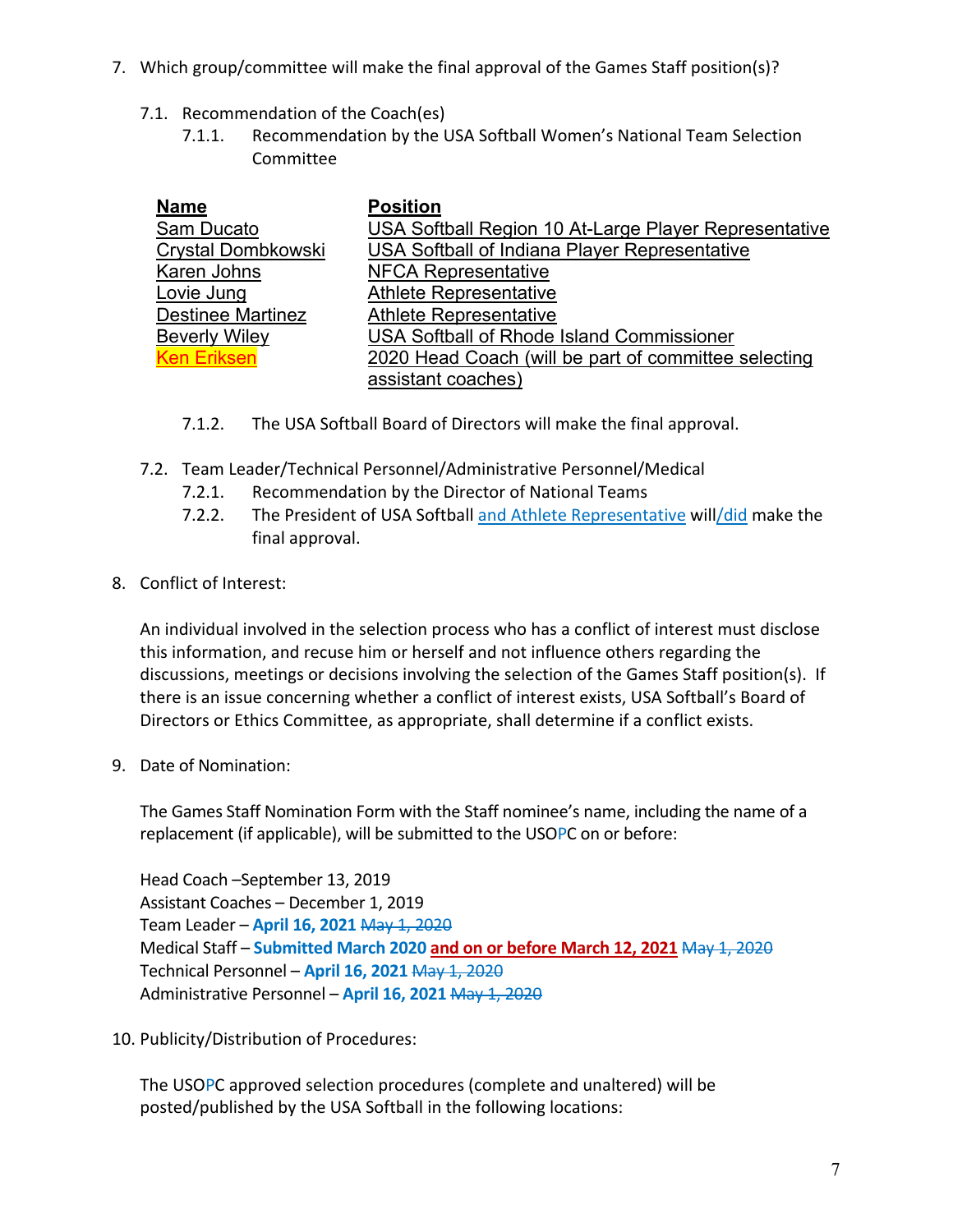10.1. Web site: www.usasoftball.com

These procedures will be posted as soon as possible, but not more than five days following notice of approval by the USOPC.

10.2. Other (if any): N/A

| <b>Position</b>                                               | <b>Print Name</b>        | <b>Signature</b>                                                                                      | Date |
|---------------------------------------------------------------|--------------------------|-------------------------------------------------------------------------------------------------------|------|
| <b>USA Softball Chief</b><br><b>Executive Officer</b>         | <b>Craig Cress</b>       | $\left \frac{C\gamma a}{C\gamma a s}\right \leftarrow C\gamma B\gamma B\gamma A$ . Cress (Mar 4, 2021 |      |
| USOPC Athletes'<br><b>Advisory Council</b><br>Representative* | <b>Michelle Moultrie</b> | Michelle Moultrie Mar 2, 2021<br>Michelle Moultrie (Mar 2, 2021 16:38 EST)                            |      |

\* If the USOPC AAC Representative has delegated authority to the Alternate AAC Representative to sign the Selection Procedures, attach a letter from the AAC Representative indicating the reason he/she has delegated authority.

\* Signature by the Athlete Representative constitutes that he/she has read and understands the Selection Procedures. If the Athlete Representative reads and does not agree with the Selection Procedures being submitted by the NGB/HPMO/PSO, he/she may submit those reasons in writing to his/her Sport Performance Team.

\* If, for some reason, a sport does not have an elected USOPC AAC Representative, the NGB/HPMO must designate an athlete from that sport to review and sign the Selection Procedures.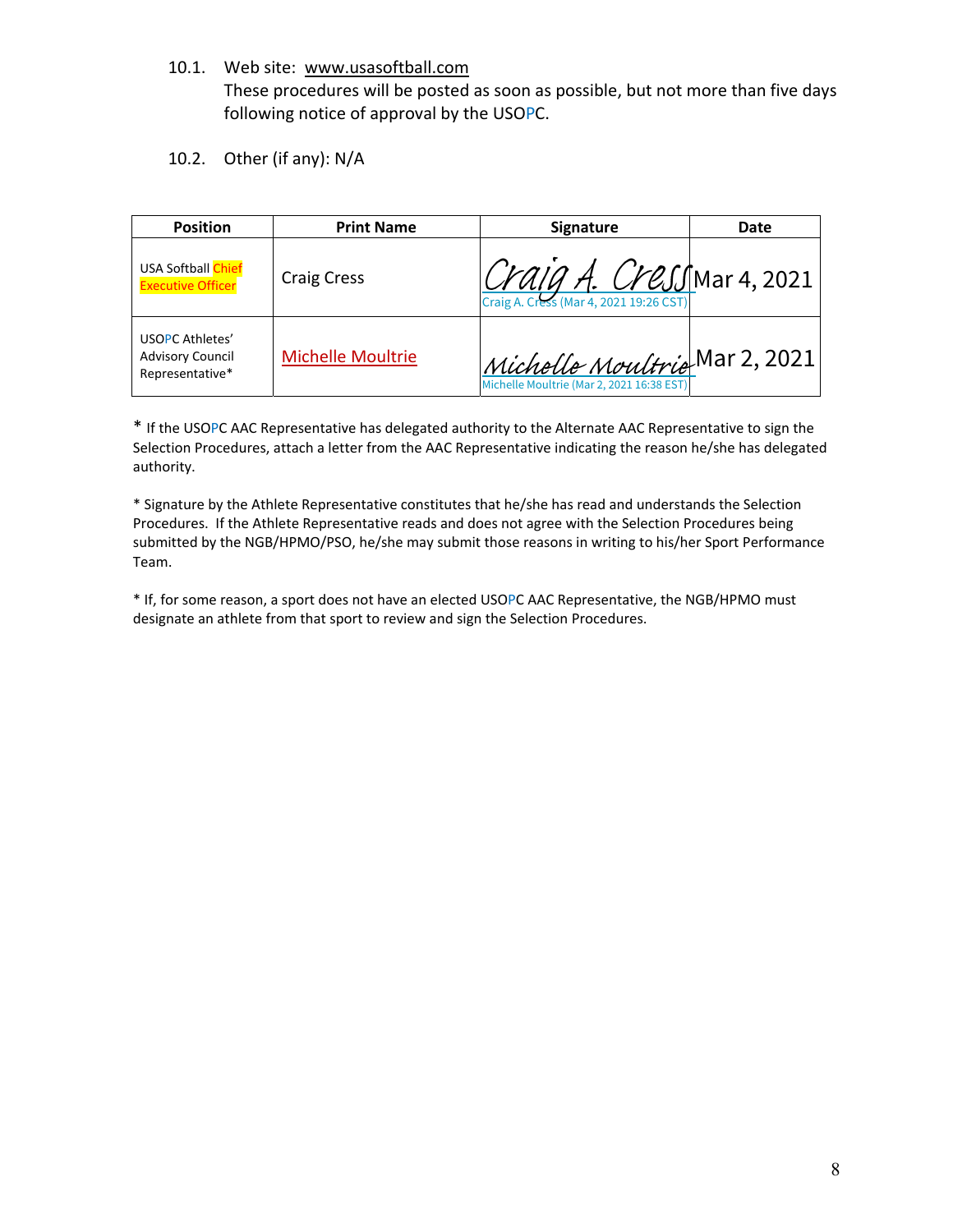#### **Attachment A**

#### **USOPC Sports Medical Games Requirements**

#### **PURPOSE**

The USOPC has developed medical requirements to ensure the safety of athletes during Games (Olympic, Paralympic, Olympic and Para Pan American, etc.). This policy addresses equipment requests and minimum standards for all NGBs and medical providers attending games.

#### **POLICY**

#### **1. Requests**

NGBs **must identify medical support requests to the USOPC Sports Medicine department**. These requests must specify any supplies, equipment, and other medical support provided at the Games. Anti-doping concerns or comments should also be identified. Collected information will be reviewed by the USOPC Managing Director of sports medicine who will then identify and communicate the level of support to be provided by USOPC Sports Medicine. Any changes to the requested sports medicine support should be immediately forwarded to USOPC Sports Medicine. In cases where medical services or materials are not identified, the USOPC cannot guarantee support for additional or late requests because of time, budget and other factors.

#### **2. NGB Health Care Providers**

NGBs must nominate and allocate Games credentials to NGB identified health care provider(s) to support the NGB sports medicine needs during the games. Any potential NGB medical provider who *could* be nominated to provide services must be identified by the NGB no later than the due date for the respective Games Long List. Additionally, all NGB medical providers must meet the criteria as identified in the NGB's approved Additional Officials Selection Procedures, along with the additional criteria outlined below.

The medical staffing list will include anyone who will potentially be credentialed by the NGB and/or use a day pass to provide services at an Olympic/Paralympic Village or a High Performance Training Center. Health care providers must meet minimum qualification standards which are identified below by their specialty without exception. NGBs must ensure their identified medical staff can meet these standards prior to advancing their nomination for a Games credential or day pass access. If the provider is not licensed in the United States, they may be ineligible to be credentialed. In order to meet expected standards of care and mitigate risk management issues, selected provider(s) **must** meet the below minimum qualifications in addition to the Selection Procedures criteria to provide medical services at games. These qualifications include:

- 1) Meet all criteria identified in the USOPC Volunteer Program Application for specific specialty (Attachments located at www.teamusa.org/medicalvolunteer). On occasion, specific supporting documentation will be requested at the discretion of USOPC Sports Medicine.
- 2) Successfully pass a medical credential review and criminal background check at or above USOPC standards with the National Center for Safety Initiatives (NCSI)
- 3) Review of the venue emergency action plan with USOPC Sports Medicine staff prior to the first scheduled practice or event.
- 4) Complete required Medical Team Education Modules addressing Anti-Doping, Safe Sport and/or other prerequisite training.

Appendix: Location of criteria:

- Athletic Trainer Qualification Criteria located at www.teamusa.org/medicalvolunteer
- Physical Therapist Qualification Criteria located at www.teamusa.org/medicalvolunteer
- Doctor of Chiropractic Qualification Criteria located at www.teamusa.org/medicalvolunteer
- Physician Qualification Criteria located at www.teamusa.org/medicalvolunteer
- Massage Therapist Qualification Criteria located at www.teamusa.org/medicalvolunteer